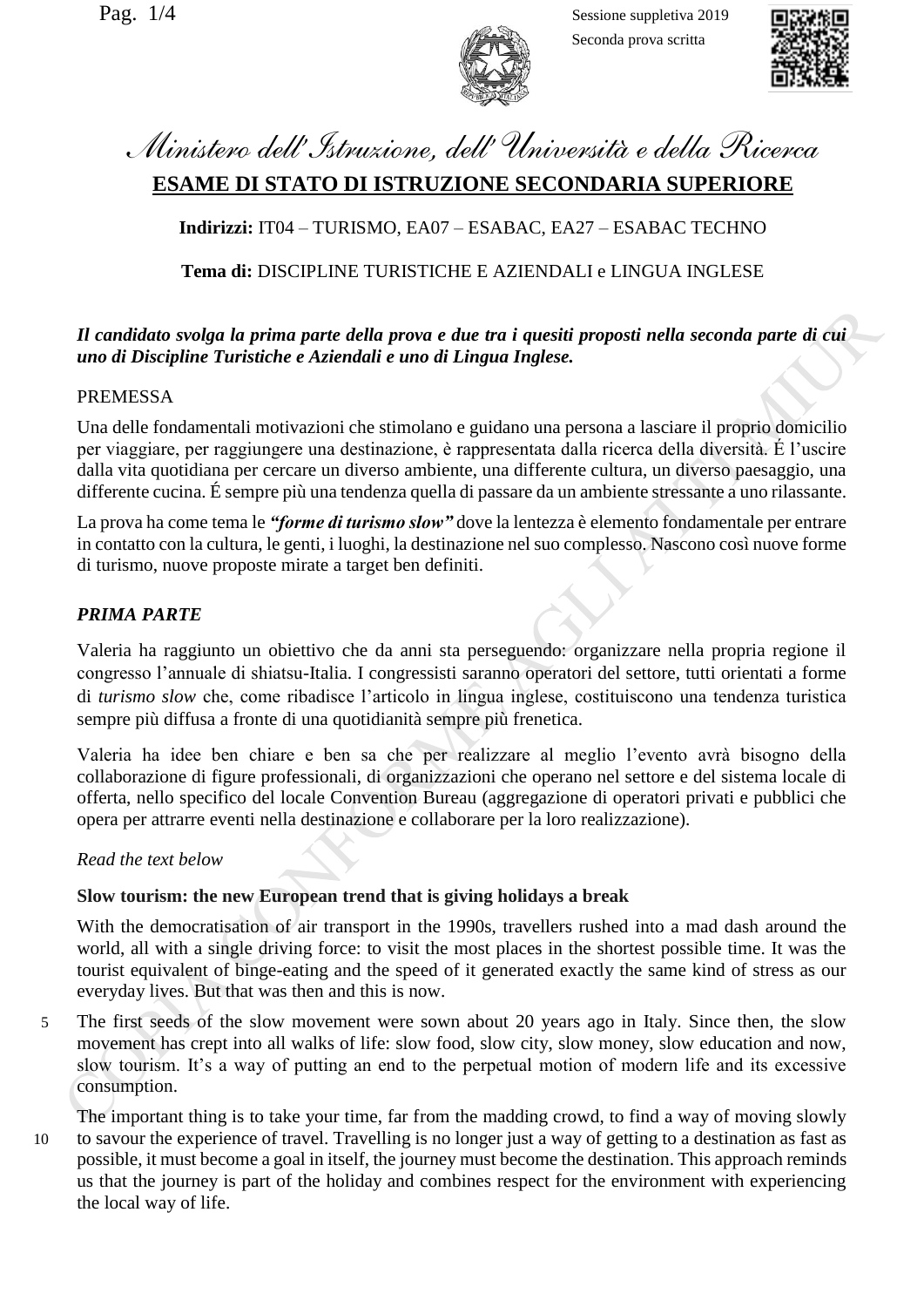Pag.  $2/4$  Sessione suppletiva 2019 Seconda prova scritta



*[break.html](http://www.locaboat.com/en/travelogue/slow-tourism-the-new-european-trend-that-s-giving-holidays-a-break.html)*

# *Ministero dell'Istruzione, dell' Università e della Ricerca* **ESAME DI STATO DI ISTRUZIONE SECONDARIA SUPERIORE**

**Indirizzi:** IT04 – TURISMO, EA07 – ESABAC, EA27 – ESABAC TECHNO

## **Tema di:** DISCIPLINE TURISTICHE E AZIENDALI e LINGUA INGLESE

Slow tourism is also combined with a certain ethical approach, preferring less rapid and, especially, less 15 polluting means of transport while another characteristic of the slow traveller is the taste for improvisation. Slow travellers like to experience surprises on their travels, to stay curious and give themselves the chance to spend time wandering around and discovering unexpected places. (260 words)

# *Il candidato:*

a) presenti le fasi che caratterizzano la pianificazione dell'evento con l'identificazione dei soggetti/figure professionali che verranno utilmente coinvolti;

*[http://www.locaboat.com/en/travelogue/slow-tourism-the-new-european-trend-that-s-giving-holidays-a-](http://www.locaboat.com/en/travelogue/slow-tourism-the-new-european-trend-that-s-giving-holidays-a-break.html)*

b) presenti il programma di un'escursione *slow* di mezza giornata da proporre ai congressisti prevedendo l'utilizzo di un mezzo di trasporto tipico del turismo slow (un trenino d'epoca, un'imbarcazione tipica, una carovana di carrozze, un panoramico impianto di risalita, …) con relativa tariffazione, ipotizzando che i partecipanti siano 45.

*Choose the answer which fits best according to the text. Circle one letter.*

- 1. From the text we understand that one of the consequences of the democratization of air travel has been that of
	- a. providing tourists with opportunities for meaningful travel experiences
	- b. focusing on, and exploring travel destinations better
	- c. making holidays as stressful as daily life
	- d. reducing the overall cost of travelling
- 2. What is the text suggesting about the nature of slow tourism?
	- a. It is connected only to certain modes of transport
	- b. It has emerged as part of a wider slow movement
	- c. It is highly popular among specific social categories
	- d. It meets the travel requirements of the modern world
- 3. The idea behind the concept of slow travel is to
	- a. seek qualitative enjoyment and authentic interest on the journey
	- b. maximise travel commodity to cope with the lack of time
	- c. approach tourism as a well-planned and managed experience
	- d. meet a specific market demand with little concern for the environment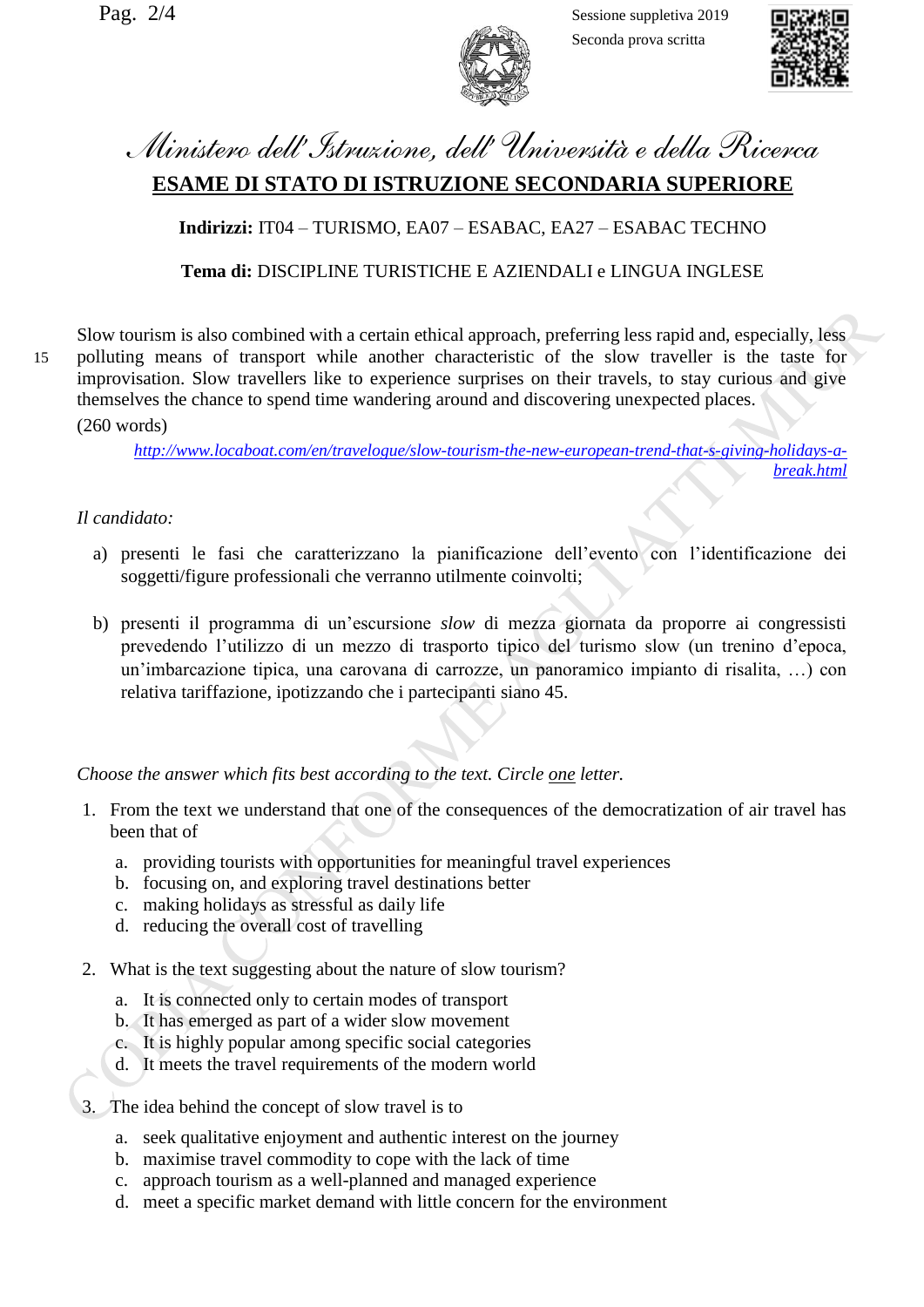Pag.  $3/4$  Sessione suppletiva 2019 Seconda prova scritta



*Ministero dell'Istruzione, dell' Università e della Ricerca* **ESAME DI STATO DI ISTRUZIONE SECONDARIA SUPERIORE**

**Indirizzi:** IT04 – TURISMO, EA07 – ESABAC, EA27 – ESABAC TECHNO **Tema di:** DISCIPLINE TURISTICHE E AZIENDALI e LINGUA INGLESE



Source: Data drawn from "*Slow tourism valorisation and promotion of slow tourist itineraries between Italy and Slovenia"*

4. *Answer the question by referring to the graph.* 

The graph gives information about the main reasons why slow tourism has developed. What kind of experiences do most slow travellers seek when planning their journeys?

5. *Answer the question. Use complete sentences and your own words*

What, according to the text, is a common characteristic of slow travellers?

# *SECONDA PARTE*

### **Il candidato svolga due dei seguenti quesiti: uno di Discipline Turistiche e Aziendali e uno di Lingua Inglese.**

- 1. Il candidato presenti il tema del Business Plan, evidenziandone le finalità, la struttura e i contenuti.
- 2. Il candidato, dopo aver definito il concetto di costo ed averne proposto una classificazione delle diverse tipologie, identifichi i costi tipici per un'agenzia di viaggio che svolga attività di tour operator.